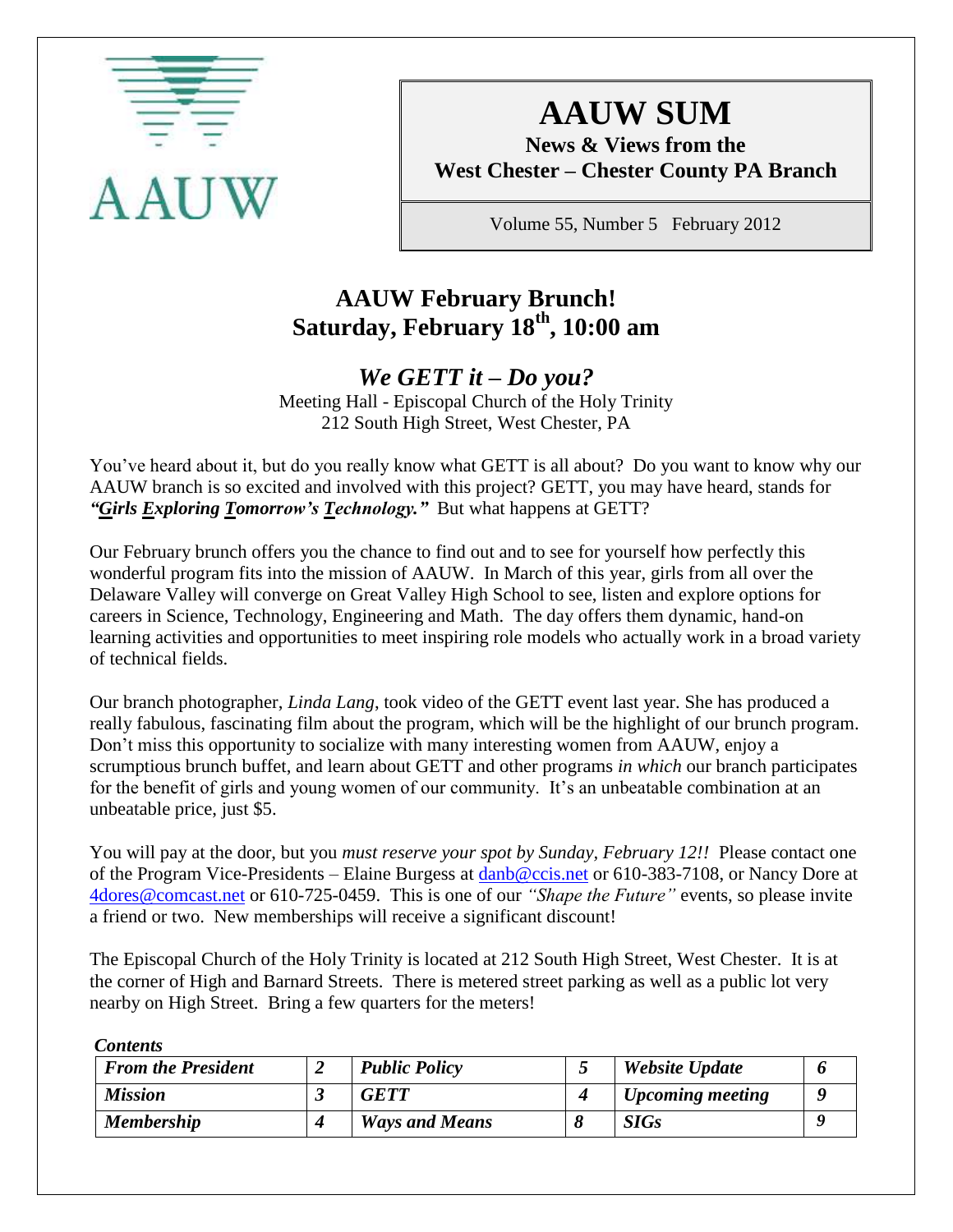# *From the President*

Dear Members,

I know that I am not typical, but I *love* winter! Bear with me here  $-$  I will try to explain what it is that makes this time of year so special for me.

- I love that it gets dark early and gives me an excuse to sit in my book-nook and read with my favorite quilt over my feet, sipping a cup of hot tea.
- I love that the world seems to be hibernating and people stay close to home, resting up for the explosion of activities in spring.
- I love that at this time of year we look forward to our idealized images of Spring and Summer – imagining those days will be more perfect than they could ever really be!

And as AAUW Branch President, I love winter because I get the urge to take stock of the last year and have time to examine what things are going well and what I want to do in order to make a change that will still have time to flower before the end of the program year.

In that "taking stock" vein, I am encouraged that we continue to attract new members who are active and interested in supporting the branch in many ways, and I am pleased at the quality of the programs we have offered and the great turnouts we've had.

I am absolutely thrilled by the way new leaders have emerged and grown into their positions and now lead us to explore new issues and actions that we may not have thought about before.

There are other areas that I am excited about expanding – such as our college/university partnerships and our involvement in missionfocused projects. I am also hopeful that we will be able to nominate some of our members for recognition by AAUW-PA, and get more of our members to attend state meetings and conventions.

I hope that you will give some thought to where we are as a branch and where you would like to see us go. Be ready – I might come up and ask you that question at our February brunch – Saturday, February 18 at 10 a.m. in West Chester! Hope to see you there!

Your president, Fran Pierce



 *Fran Pierce*

### **League Of Women Voters**

*The Faces of Immigration Save The Date - Thursday, April 26th*

How are immigrants contributing to Chester County and Pennsylvania and how welcoming are we?

We are co-sponsoring an event with the *Chester County League of Women Voters* and the *Pennsylvania Immigration & Citizenship Coalition.* The program, *The Faces of Immigration* will help to educate the public on issues surrounding this volatile subject.

As co-sponsors, AAUW is promising to help to circulate the invitation and encourage our members and friends to attend -- men and women alike. The program will feature several recent immigrants, an immigration attorney and others who have had experience dealing with this issue.

*Date:* Thursday, April 26th *Location:* West Chester Borough Hall, 401 E. Gay Street, West Chester, PA

\*Contact AAUW coordinators Ann Duerr and Linda Lang for time and other information.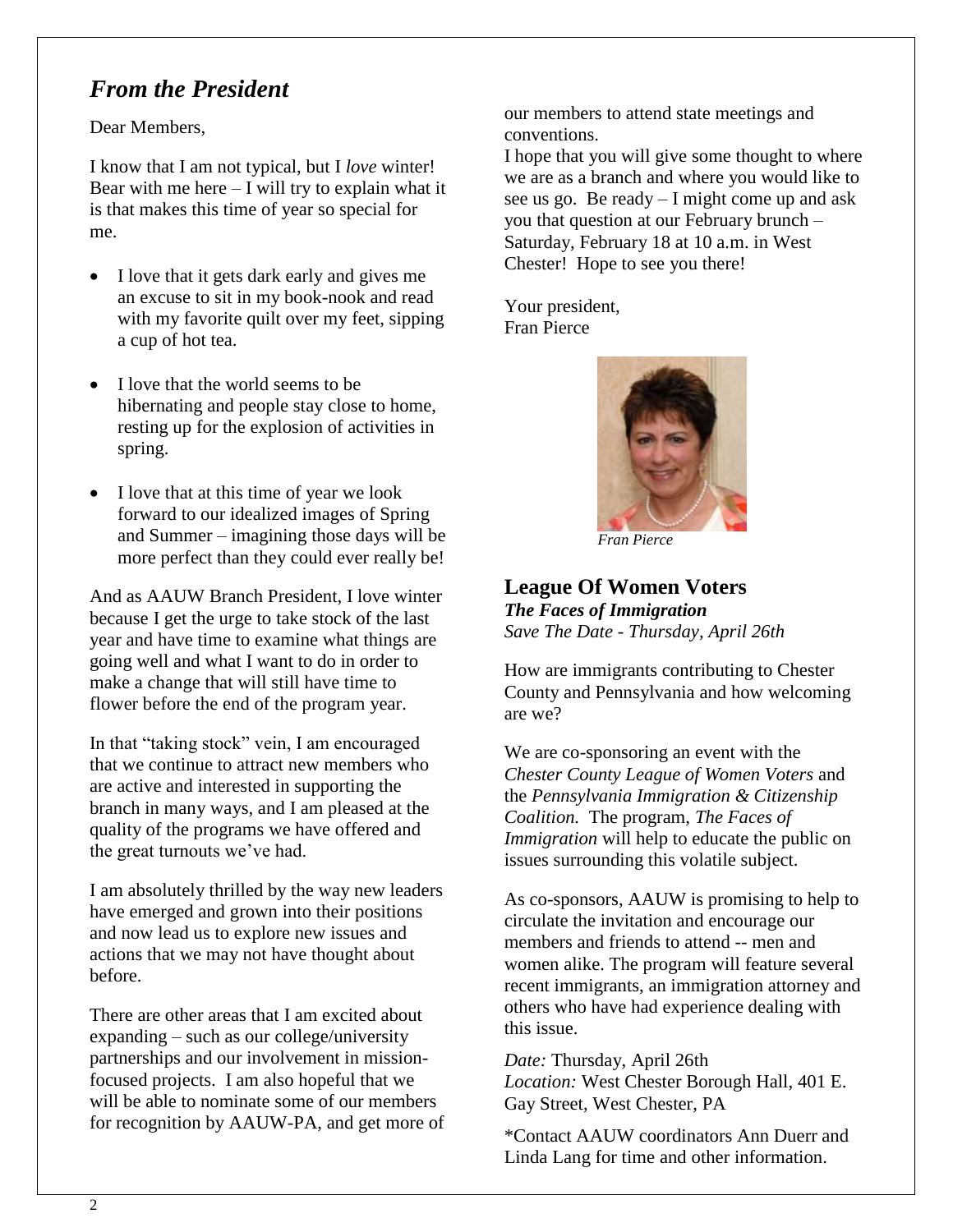# **Branch News**

#### *AAUW Mission Statement*

*AAUW advances equity for women and girls through advocacy, education, philanthropy, and research.*

| Newsletter Co-Editor<br>ngeorge@cheyney.edu                                             |  |  |  |  |
|-----------------------------------------------------------------------------------------|--|--|--|--|
| Newsletter Co-Editor<br><u>nrumfield@gmail.com</u>                                      |  |  |  |  |
| aauwsumnews@gmail.com                                                                   |  |  |  |  |
| <b>Branch President</b><br>franpierce@verizon.net                                       |  |  |  |  |
| Program Vice President<br>danh@chesco.com                                               |  |  |  |  |
| Program Vice-President<br>4dores@comcast.net                                            |  |  |  |  |
| Membership Vice-President<br>leone219@verizon.net                                       |  |  |  |  |
| Linda Lang Recording & Corresponding Secretary<br>610-738-9678<br>lindalang@comcast.net |  |  |  |  |
| <b>Financial Officer</b>                                                                |  |  |  |  |
| rosemary.macdonald@verizon.net<br>http://www.aauwchestercountypa.org                    |  |  |  |  |
|                                                                                         |  |  |  |  |

### **Guidelines for AAUWSUM**

1. Deadline for articles is the  $10<sup>th</sup>$  of the month unless noted in newsletter.

2. Board will develop outline/plan for newsletter.

3. Copies of each article must be sent to the President.

4. Articles should be less then 340 words (1 column in 12 pt.) and sent as .doc (Word) files whenever possible.

5. Program information should be available for publication in the month prior to the event. 6. SIG information should be specific (when,

where, leader, contact info., program or book). 7. Photos should be sent in .jpg format and should be the best quality possible. Leave

cropping to the editors when possible. 8. Editors must keep newsletter to 10 pages or

less (5 printed front and back).

9. Editors must consult with President or designee if newsletter is too long.

10. Circulation Chair will determine number of copies to be printed.

11. Board will review and decide list of Friends who receive printed copies.

12. The newsletter should go to the printer by the  $25<sup>th</sup>$  of the month. Copies should include the Circulation Manager, Person who distributes the e-mail version, and, if requested, other named designees.

# **Help AAUW Save Money**

Each year our editors put together eight informative, attractive, and news filled issues of our AAUW SUM newsletter. At current prices, printing and mailing costs exceed \$1.50 a piece per issue, costing over \$12.00 per member per year. For several years, many AAUW members have received their copies via e-mail. Through e-mail they receive the news as soon as it is published. By eliminating the paper copy, they are also making a contribution to a greener environment. If you are not already receiving AAUW SUM via e-mail and would be willing to do so, please contact Fran Pierce at [franpierce@verizon.net.](mailto:franpierce@verizon.net)

### *We need your News!*

The co-editors of AAUW SUM, Norma George and Nancy Rumfield, are delighted to bring you the February issue of the AAUW SUM newsletter, but … *We continue to need input from members!!* Please send *articles* as Word documents. Forward your news articles to the *gmail account:* [aauwsumnews@gmail.com,](mailto:aauwsum@gmail.com) indicating the topic and month in the subject box and cc the President. Norma and Nancy share access to this account, it keeps their work mailboxes from getting filled and makes the process of collaborating easier.

Remember that articles for a given month of the newsletter are due on the 12th of the preceding month*.* Please provide all necessary information with your submission.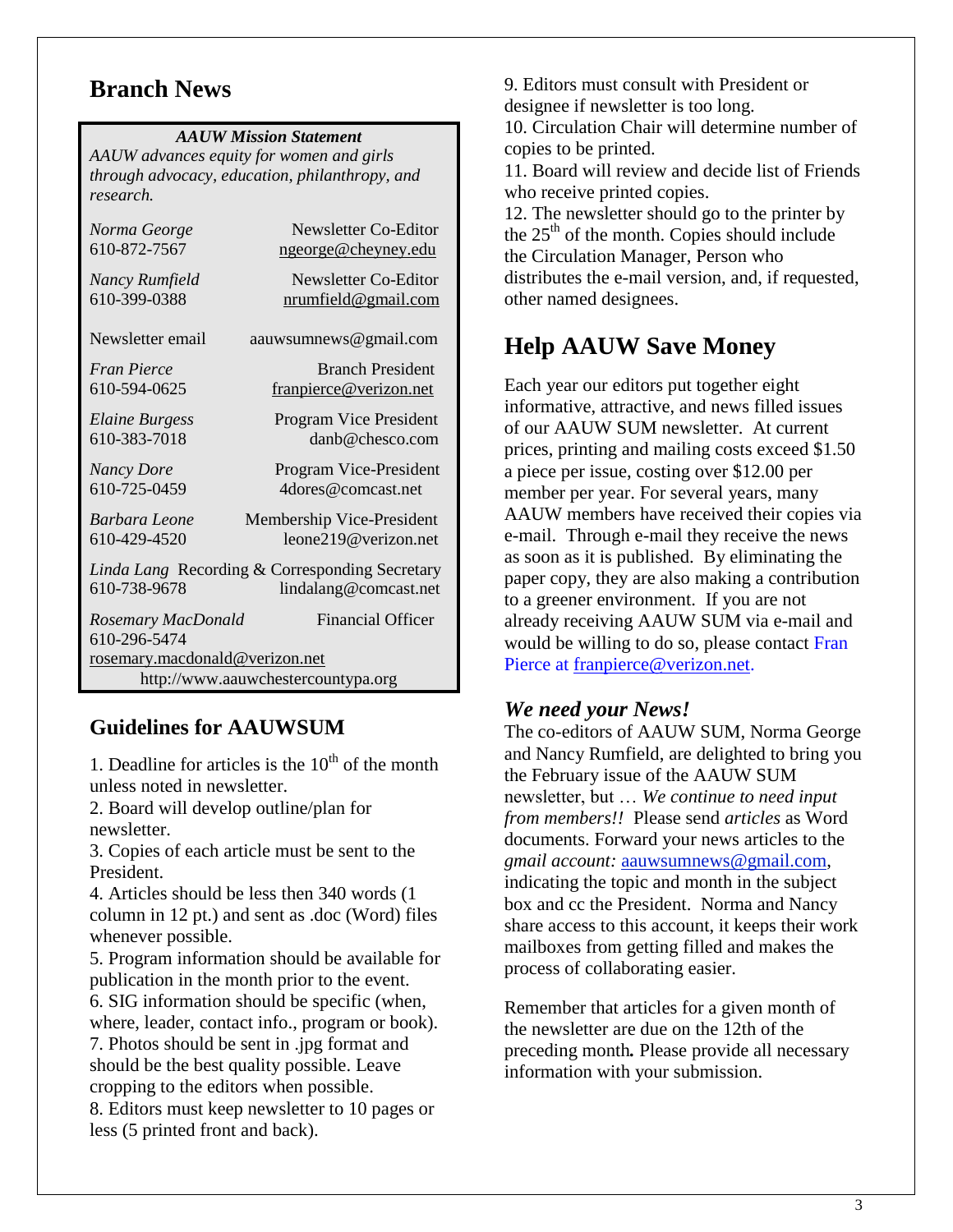# **Membership Outreach**

*Your Records and Communication With the National Association*

*Helpline Phone*: 800 326 2289 *Internet and email*: The website for national AAUW is [http://www.aauw.org/.](http://www.aauw.org/) Once you have accessed the site go to the Member Center. Have your Membership Number available to change your record information (see directions on page 35 of the branch member handbook). Type in your Membership Number and set up a password. In addition, you can find your Membership Number on the address label of the Association publication, *Outlook,* or call either Carol or Barbara (Co-Membership VPs).

# **Membership News**

Welcome to our New Member! *Marie Dunne* 1210 Boulder Lane West Chester, PA 19382 Telephone (610) 431-0641 E-mail: marie1227@comcast .org Education: BSN, University of VA (Retired Nurse) Interests: GETT; Great Decisions

# **Get Your Keystoner Online!**

The *Keystoner* is the AAUW-PA Newsletter. *Switch to receiving the Keystoner online.* For each issue, you will receive an e-mail notice of the posting with a table of contents and a link to a downloadable copy of the issue, which can be printed or read on the computer screen. Getting the Keystoner online helps the environment and saves the state organization money and no waiting for delivery. To sign up just fill in the blanks at:

<http://www.aauwpa.org/keystoner.htm>

Members can check the archived issues online at the same site. *Kathy Quinn, Keystoner Editor*

### **Domestic Violence Center**

At the February meeting Sue Ciorletti will be collecting gift cards. Questions? Contact Sue at 610-344-0245. Thank you for your support.

# **GETT's Moving Along\***

Mark your calendar -- *Girls Exploring Tomorrow's Technology* for 2012 is scheduled for *Saturday, March 24, 2012.* **Registration** 



GETT events provide effective, interactive and informative sessions for girls in grades 6-12, their parents and educators throughout the Delaware Valley. The speakers and activities are carefully chosen to encourage participants to explore first-hand the exciting and rewarding STEM career potentials in a wide range of interesting fields.

As in the past, GETT 2012 will be free to participants. Our goal is to provide a professional and worthwhile event for all participants attending the event at the Great Valley High School, Malvern, PA on Saturday, March 24, 2012.

We hope you or companies with which you may have connections will help support the event to empower and inspire girls to understand the opportunities for career options in technology. We would very much appreciate financial support or tangible contributions. Any support is welcome. Volunteers will also be needed to help the day of GETT as AAUW has for the past 11 years. A list of volunteers will be compiled after the first of the New Year.

If you have any questions, are interested in making a contribution or have a company or organization who would be interested in contributing please contact Mary A Smith of the GETT Planning Committee for more information at 610-269-3375 or [Pangea49@comcast.net.](mailto:Pangea49@comcast.net)

\*Learn more about GETT at the Feb. Brunch!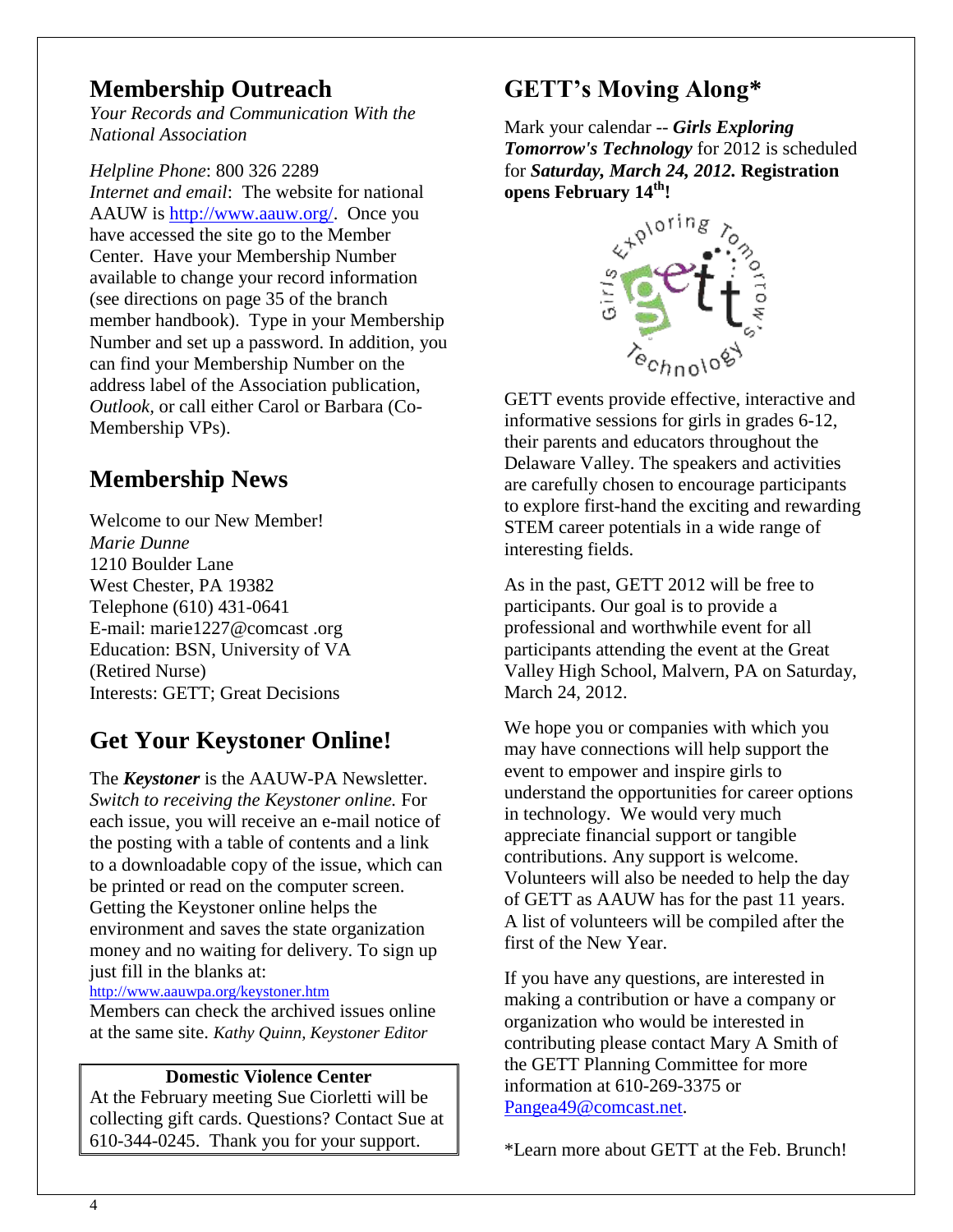# **Legislation and Public Policy (LAPP)**

Even though the PA legislators did not pass the school voucher bill in 2011, this and other bills affecting public education could still be voted on in 2012. The governor may propose even deeper public school funding cuts when he unveils his state budget in February. The General Assembly returns Jan. 24. Stay tuned to LAPP ALERT.

Children reading to dogs? Check out the Chester County library article on basic literacy and how therapy dogs help children read in comfortable settings. Share positive library experiences with friends, teachers and legislators.

Make your great-great grandmother proud! Help turn out the women's vote in 2012. On March 17 we will support a LWVCC voter registration drive at the Exton Square Mall from 10AM-3PM. Contact Linda Lang for more information.

According to the Kiplinger Letter (12/30/11) women will make up the majority of the US workforce sometime in 2012, although much of the growth is due to lower paying jobs. However they are making gains, holding 52% of all managerial and professional jobs. Education is the key. Over the past few years, women have earned 60% of all bachelor's and master's degrees awarded in the US. On April 17, AAUW joins with the Women's Center at West Chester University for Equal Pay Day to emphasize that women make only 77% of what men earn.

Penn Environment and Earth Justice are two more websites that provide information on the environmental impact of drilling the Marcellus Shale for natural gas. Drilling can require up to 30 million gallons of water a day. Seismologists say that evidence links Ohio earthquakes to waste disposal from gas drilling in PA's Marcellus. Let your legislators know your concerns.

To access AAUW's Public Policy Program, Legislative Agenda, Congressional Voting Record: **http://www.aauw.org/Take Action**. Two Minute Activist can also be accessed from that same site.

# **Update on Lyme Disease at January Meeting**

*By Elaine Burgess*

Whatever medical condition one may have, the presence of Lyme intensifies and worsens it. During our January meeting, Doug Fearn of the Lyme Disease Association of Southeastern Pennsylvania gave a thorough and knowledgeable presentation on the topic of Lyme disease and associated diseases. Chester County has one of the highest incidence rates of Lyme disease in the country. Unfortunately, this disease is often misdiagnosed and minimized in its treatment. Fearn explained that the initially Lyme disease may manifest itself in flu-like symptoms. However, the occurrence of Lyme is generally highest in the warmer months of the year, which are generally not the months associated with flu. The range of symptoms varies greatly, and blood tests are notoriously unreliable. Less than half of those with Lyme, which is a bacterial infection, had the significant bulls-eye or any sort of rash as the result of a tick bite.

 Lyme disease is especially difficult to treat and to diagnose. Standard treatment involves a short-term use of antibiotics, but many individuals do not respond to those medications and may develop chronic Lyme conditions and require longer care. Treatments are also controversial and it is often difficult to find a Lyme literate medical professional. The Lyme Disease Association can help advise and direct individuals to appropriate resources. They can be accessed through their website www.LymeDiseaseAssociaton.org or by calling (610) 388-7333. The SEPA chapter also meets on the third Wednesday of every month at the Kennett Friends Meetinghouse.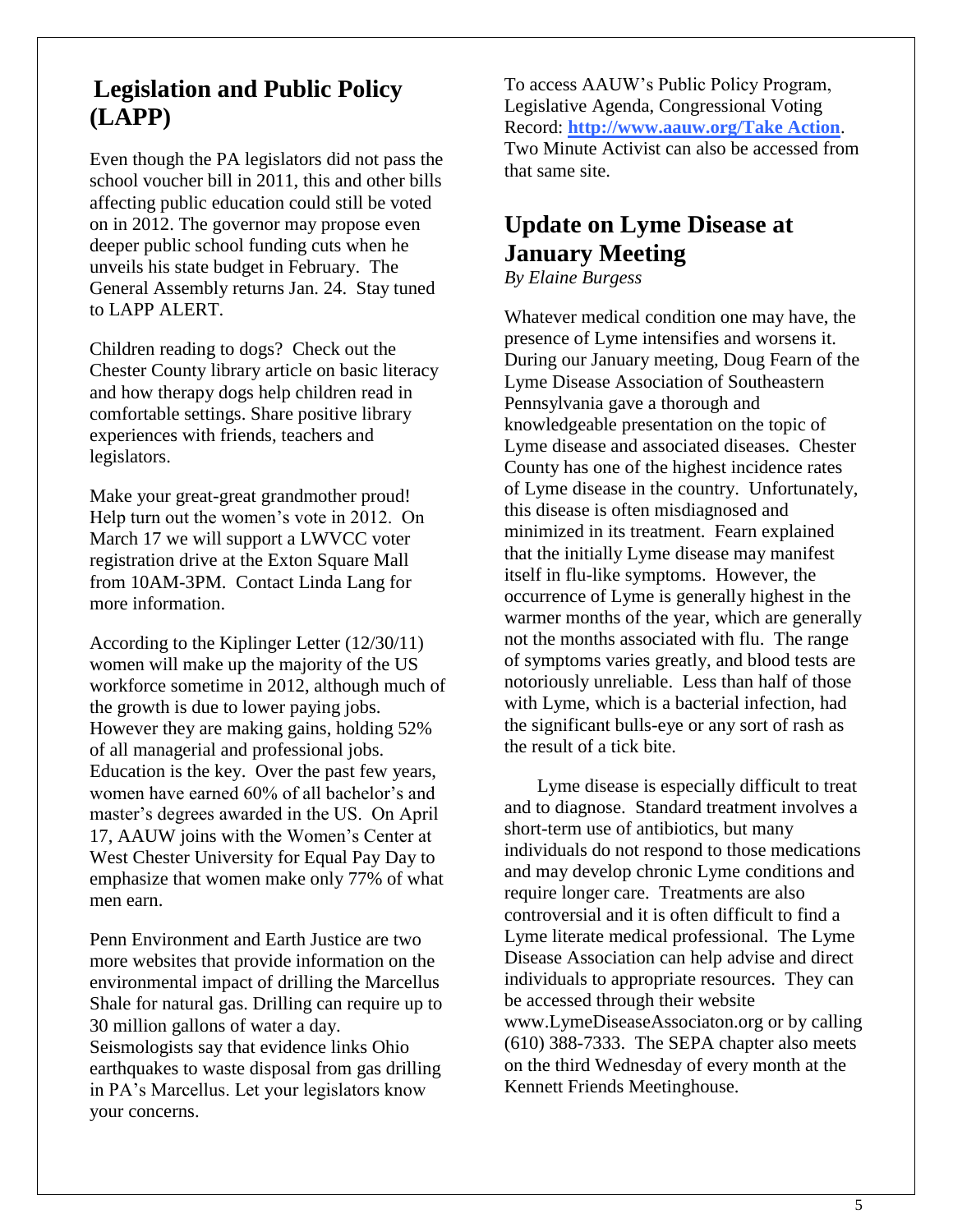# **Chester County Library System Moving FORWARD**

*By Peggy Wadsworth*

Chester County Library System (CCLS) libraries are playing an essential role in the context of five 21st Century literacies, namely:

- Basic Literacy
- Information Literacy
- Civic and Social Literacy
- Health Literacy
- Financial Literacy

In this edition of AAUW SUM we are focusing on Basic Literacy. So what exactly is Basic Literacy? It is the ability to read and write. Key to all literacy is [reading](http://en.wikipedia.org/wiki/Reading_(process)) development, which involves a progression of skills that begins with the ability to understand spoken words and decode written words, and culminates in the deep understanding of text.

The CCLS member libraries respond to the evidence linking early literacy to long-term educational and economic success by providing services and resources that support literacy. One just has to read the description of the Literacy Classes/Storytimes offered at the Easttown Library & Information Center to understand our commitment to basic literacy:

*"Join us as we foster the skills your child needs in preparing to read. Stories, songs, instruments and movement all synchronize in nurturing your family's love of books and in preparing your child for a lifetime of learning. All classes are designed for attendance by both youth and parents/caregivers".*

Story times and children's literacy programs are offered at all member libraries.

PAWS for Reading, being offered at the Atglen Public Library and several other libraries throughout the CCLS, is another program that allows children to improve reading and communication skills by reading aloud to a therapy dog. Children read individually to trained therapy pets (and their handlers) in a library setting where they can feel comfortable and confident — and have fun!

To learn more about early literacy events at a CCLS library near you, go to [www.ccls.org](http://www.ccls.org/) and select *Find an Event.* These early literacy services are the first link in a chain of investments needed to build the educated workforce that leads to a healthy economy.

So let's move **FORWARD** together with the rest of Pennsylvania, so that we can continue to be the healthiest, wealthiest and wisest County in the Commonwealth. The Chester County Library System is here to partner with you -- Read, Connect and Discover what we have and help us spread the word.

### **Website Update**

*By Sandy Alexander*



Our website has a new look! It is now hosted by AAUW National and the new address is *wccc-pa.aauw.net.* Some new and improved features are:

- a calendar for every month where you can click on the date to find more information about meetings and SIG activities
- a "contact us" page that will allow you to send news items information directly to the person who needs it without having to look up an email address!
- a slide show of photos
- a password-protected copy of the handbook for easy access
- much more, in addition to all of the content previously found on the website!

Please share our website with friends who are prospective members so they learn more about the wonderful opportunities the West Chester-Chester County AAUW provides! If you have any photos you would like included or suggestions regarding the website, please email webmaster Sandy Alexander at [wccc.aauw@gmail.com.](mailto:wccc.aauw@gmail.com)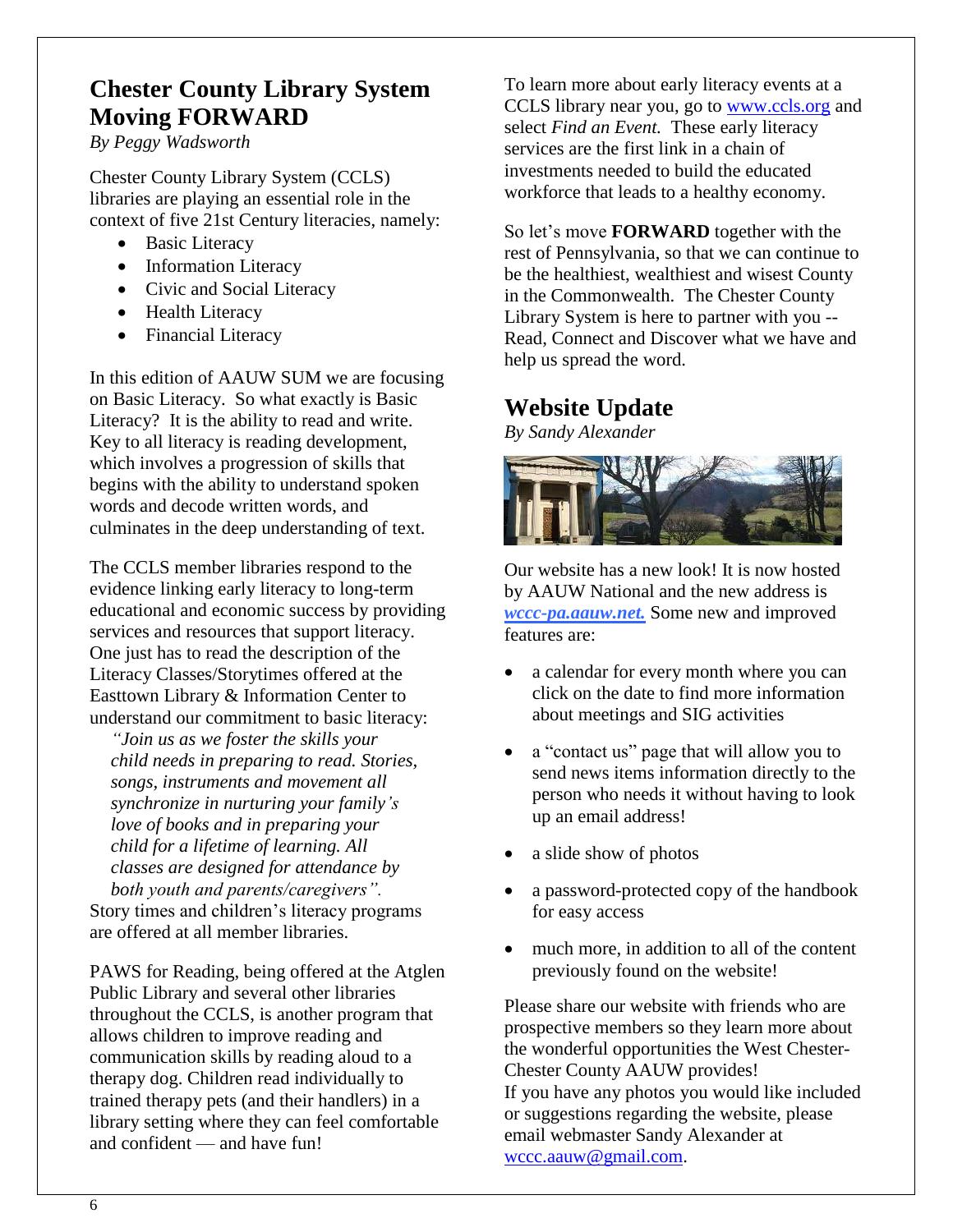



 $\mathcal{B}_{\mathcal{Y}}$ : AAUW West Chester-Chester County

 $\widetilde{\mathscr{I}_{\alpha}}$  Brunch and Entertainment



Date: Saturday, February 18



 $\widetilde{\mathcal{I}_{time}}$ : 10:00 a.m.



*Place:* Trinity Episcopal Church Meeting Hall 212 South High Street, West Chester (Corner of High & Barnard Streets)

Come and enjoy a delicious, full brunch and a film and discussion about GETT (Girls Exploring Tomorrow's Technology)

*You've heard about it, but what is it about? How many girls attend? Where is it held? How long has it been going on? Why are we involved as a branch? What does the day look like?*

A film taken at last year's GETT program by our own talented filmmaker, Linda Lang, will be shown, followed by a short discussion to answer your questions and explain the project and why we are involved. Also featured will be another outreach of our branch, NCCWSL. The two young women who attended last year's 3-day leadership program in Maryland on scholarship from our branch will be present to give us a short summary of what they learned, why this program is so important and why we should continue to support it.

> Admission is just \$5 - payment is taken at the door. This is a fundraiser for our many outreach projects.

Please bring something to share – rolls, bread, a casserole or something else that is yummy for brunch!

> RESERVATIONS ARE REQUIRED!! RSVP to: Elaine Burgess [danb@ccis.net](mailto:danb@ccis.net) or 610-383-7018 Nancy Dore [4dores@comcast.net](mailto:4dores@comcast.net) or 610-725-0459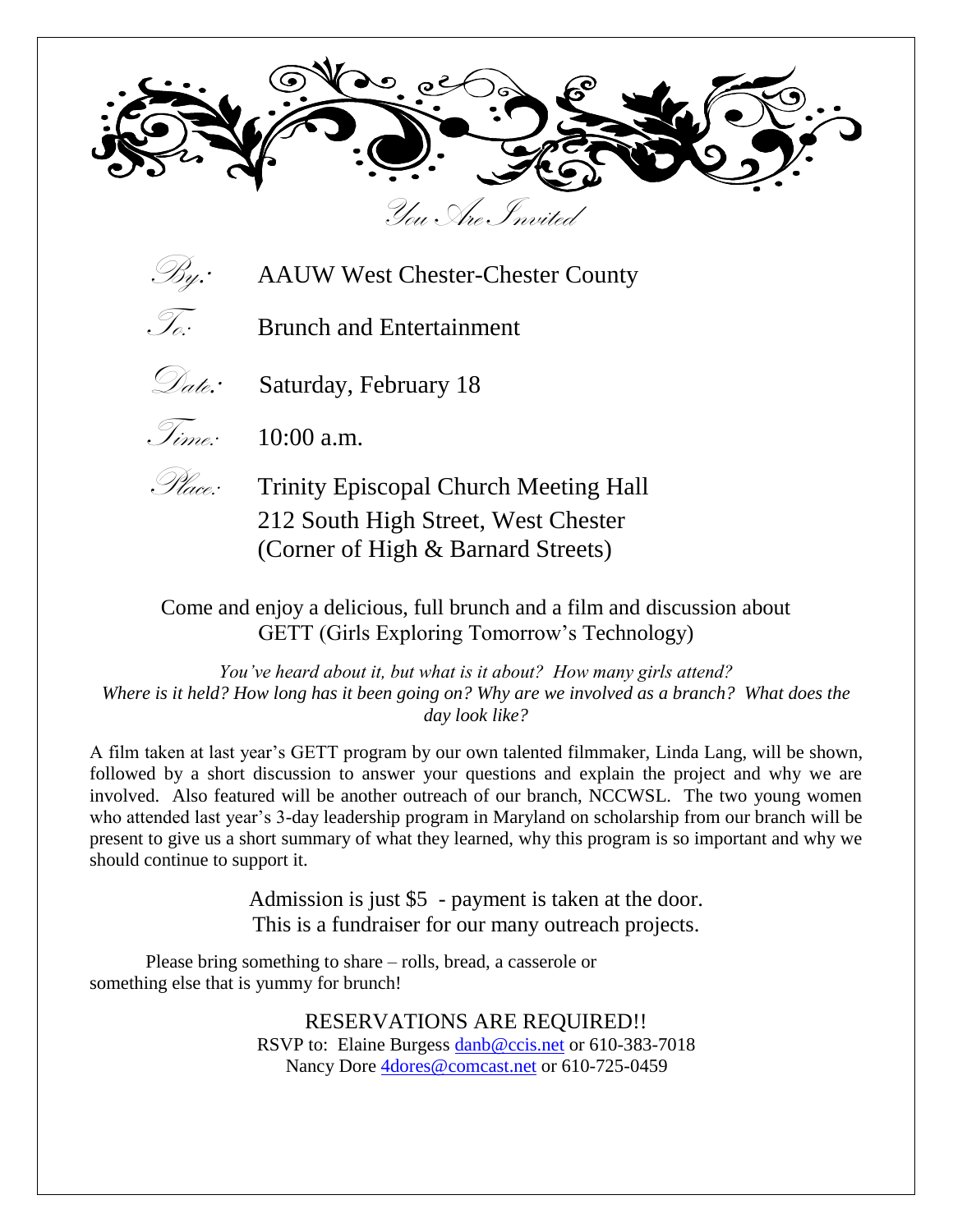# **Ways and Means**

We have some great nuts and candy to help celebrate Valentines Day. Leslie will have the goodies at the next meeting you may call or email your order, and she will deliver.

*Recyclables -*Don't forget to bring your old ink cartridges to meetings. We have made over \$100 to date through this endeavor and it is *Green*. To participate in any of our fundraisers, please contact Leslie Wachob at 610-458-1837 or [rbs857@yahoo.com](mailto:rbs857@yahoo.com)

### **Scholarship Funds**

Donations since April 2011 from my *Duplicate Bridge Group* totaled \$245.00. This money has been sent to our treasurer with the understanding that it be sent to the *Alice Lawson Fund* or used in conjunction with that fund to provide a scholarship for a nontraditional student. Members of the Duplicate Bridge Group are both AAUW and non-AAUW women. On behalf of our Branch I thank all those who have contributed. *Kay Philipps*

### TIG Event for February 2012 **Tuesday, February 28, 2012**

### **East African Safari Travel Adventure**

sponsored by *West Chester University Foundation* Sykes Union Theme Dinner at 5:30 PM in Sykes Ballroom C Film at 7:00 PM in Sykes Theater Cost: \$29 for dinner, \$8 for film

#### **Dinner Menu:**

Tanzanian Crabmeat Stew Kenyan Tomato & Spring Onion Salad Serengeti Chicken Stew with Sadza Dumplings Rawandan Beef Kebobos with Hot Sauce Nairobi Lentils Bananas and Split Pease Pineapple Fool Coffee, Tea, Water, Wine, Ice Tea You may attend either or both. Please make check payable to *WCU Foundation*  and mail to Sue Johnston by **February 15, 2012.**

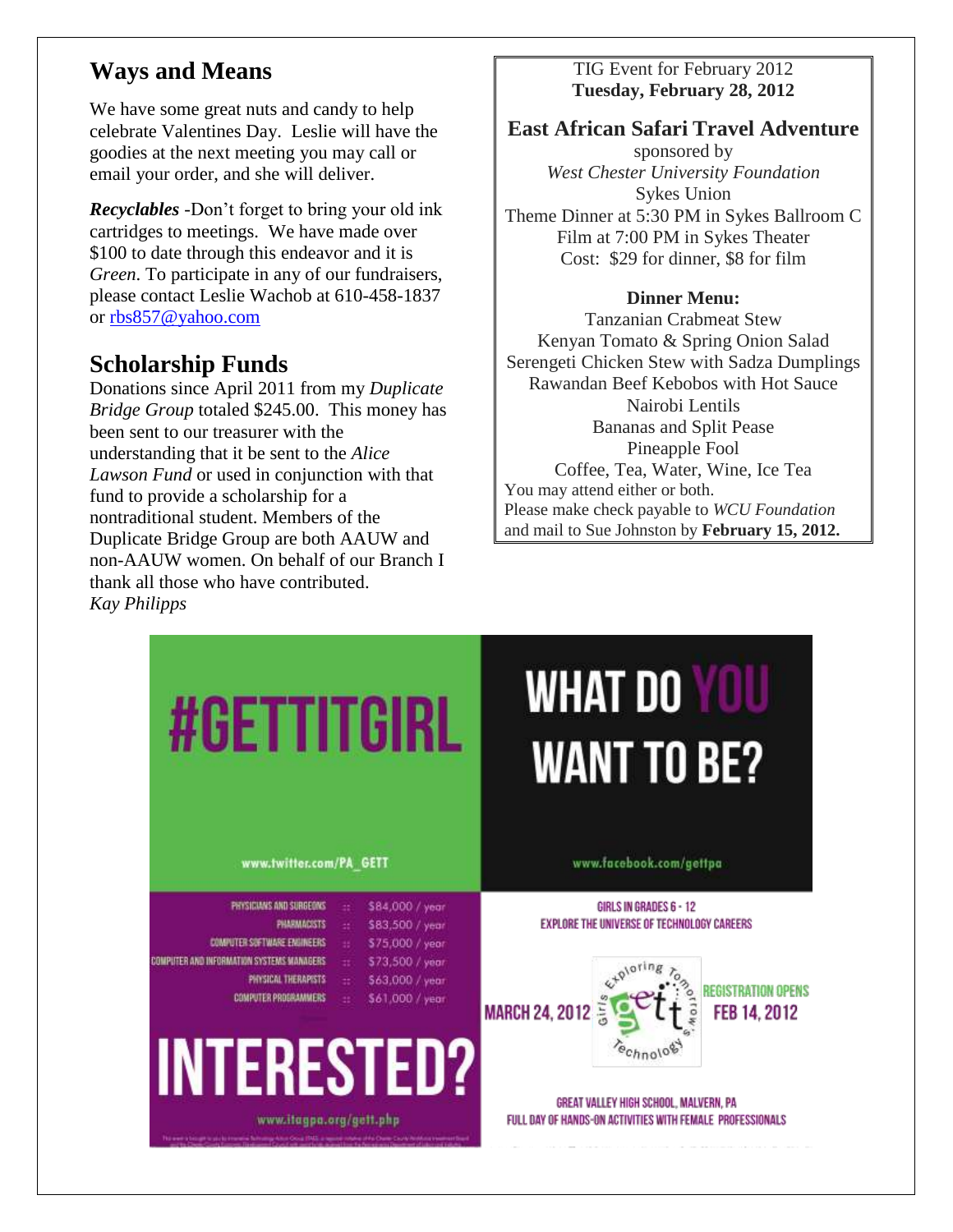# **Branch Board Meetings**

All Board meetings are open to the membership and this year will be held at the Women's Center at West Chester University. Meetings begin at 7 pm, are over by 9, and are usually on the first Tuesday of the month. Upcoming: Tuesday, February 1st.

# *Upcoming Meeting*

### **March 21st, 7:00 pm.**

Tucked away in the northeastern corner of Chester County, Anselma Mill is more than a remarkable example of surviving colonial-era technology; it was the backdrop for the lives of five families. One of its inhabitants was Sara Louisa Vickers Oberholtzer. She was born in Lionville in 1841 and later married John Oberholtzer, who operated the local mill, but her real story is astonishing and inspiring.

Come and learn all about the Mill at Anselma and the fascinating life of this woman who was a poet, Quaker activist, wife and mother. The meeting will be held at Grove United Methodist Church, on the  $3<sup>rd</sup>$  Wednesday of the month, March  $21<sup>st</sup>$ , at 7 pm.

### **Special Interest Groups Couples Bridge**

Meets the  $3<sup>rd</sup>$  Saturday evening monthly at a member's home. We are a social group and welcome all who like to play. Contact the chair, Carol Habig, at 610-431-9987 or e-mail her at [whabig@verizon.net.](mailto:whabig@verizon.net)

**Lit I, Afternoon Book Discussion:** Meets on the  $4<sup>th</sup>$  Thursday. The Lit I book discussion group will meet on February 23rd to discuss *Blessings* by Anna Quinlan. On March 22<sup>nd</sup> the group will discuss *American Mania* by Peter Whybrow. Please contact Roni Mullen at [610-](tel:/610-436-0912) [436-0912](tel:/610-436-0912) or [vmullen@comcast.net](mailto:vmullen@comcast.net) for time and place.

**Lit II, Fiction and Non-Fiction:** Meets the 3rd Wednesday of each month.

February 15th, 7:00 pm - *The Ghost Map* by Steven Johnson: Leader: Donna Eaves: Hostess: Fran Pierce

March 21<sup>st</sup>, 7:00 pm - *The Quest of the Silver Fleece* by W.E.B. Duois. Leader: Fran Peirce; Hostess: Lyn Eaton.

New members are always welcome, and can join the group by contacting Donna Eaves at [610-692-5277](tel:/610-692-5277) or [deaves@live.com.](mailto:deaves@live.com)

### **Lit III, Monday Evening Nonfiction Book**

**Group**— The Non-Fiction Book Group every other month at the Magnolia Grill, Chester County Book Company, West Goshen Shopping Center. Contact Paula McGinness for more information, 610-942-4852 (home) or 610-273-3303 (work).

### **Great Decisions**

This group meets the  $2<sup>nd</sup>$  Monday of each month at 1:30 pm. The Great Decisions group will meet at the Chester County Book Company on January  $9<sup>th</sup>$  at 1:30 p.m. Topic: *The Caucasus;* Leader: Jacky Page. If you are interested please contact Jacky Page: 610-359-9887 or [martin\\_page@msn.com](mailto:martin_page@msn.com)

### **Finance Discussion Group**

The Finance Discussion Group meets on the 4th Wednesday of each month at 7:00 p.m. Participants are invited to bring related articles. For information contact: Leslie Olson, 610- 793-2938 or olsonfour@verizon.net.

### **FIG (Food Interest Group**)

Dining around, usually at a member's home. This group is co-ed, singles welcome. Each member brings a dinner item. The group meets the 2nd Saturday of each month. If interested please contact Betty Bradford at 610-363-7974; [wdbrad@verizon.net](mailto:wdbrad@verizon.net)

### **TIG (Travel Interest Group):** *AAUW TIGers*

The first event of 2012 for the TIG will be Tuesday, February 28. We plan to attend the Travel Adventures presentation and dinner titled East African Safari at West Chester University. Find the menu and more details on page 8. Please call or email Sue Johnston (610- 363-8535, sueearlj@verizon.net) if you plan to join us.